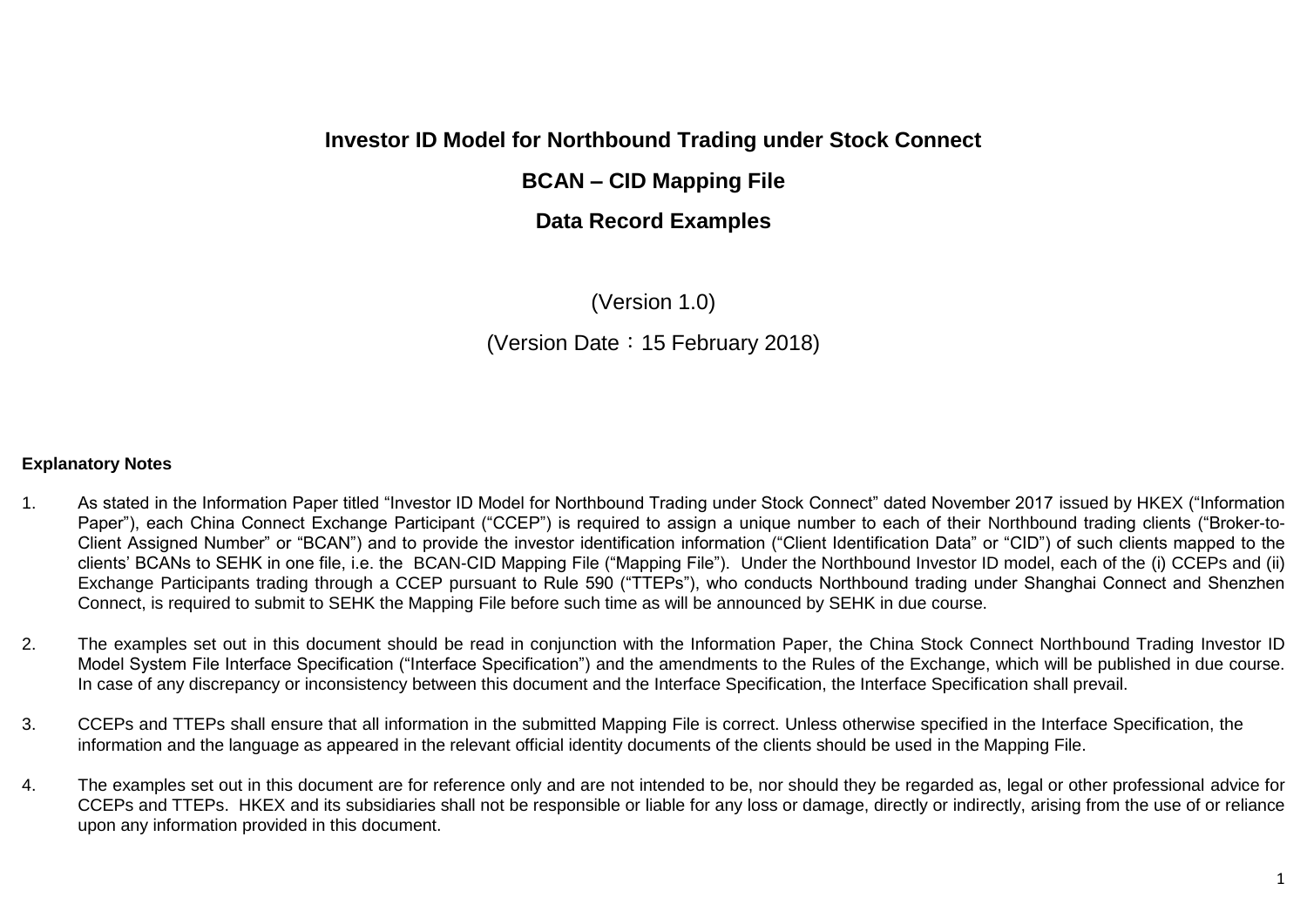### **Example 1: CCEP's direct client - CCEP: AIR SECURITIES CORPORATION LIMITED (Firm ID 1244)**

# **1a: Individual client - CHEN DA WEN**

The following data should be submitted:

|                              |                                      |                       |                                         |             |                                                         |                                                             |                               |                                                       | 10                       |                                                |                                                | 13                |                  |
|------------------------------|--------------------------------------|-----------------------|-----------------------------------------|-------------|---------------------------------------------------------|-------------------------------------------------------------|-------------------------------|-------------------------------------------------------|--------------------------|------------------------------------------------|------------------------------------------------|-------------------|------------------|
| <b>Record</b><br><b>Type</b> | <b>Record</b><br>Sequence'<br>Number | Client<br><b>Type</b> | <b>CCEP</b><br><b>Firm</b><br><b>ID</b> | <b>BCAN</b> | <b>Number</b><br>Οt<br><b>Account</b><br><b>Holders</b> | <b>First Name</b><br>and Middle<br><b>Name</b><br>(English) | <b>Last Name</b><br>(English) | <b>Name of Legal</b><br>Entity <sup>2</sup> (English) | <b>Name</b><br>(Chinese) | <b>Name of</b><br>Legal<br>Entity<br>(Chinese) | <b>Country</b><br><b>of</b><br><b>Issuance</b> | ID<br><b>Type</b> | <b>ID Number</b> |
|                              |                                      |                       | 1244                                    | 1117894444  |                                                         | DA WEN                                                      | CHEN                          |                                                       | 陈大文                      |                                                | SGP                                            |                   | S1234567A        |

#### **1b: Joint account - CHEN DA WEN and SOMCHAI MEESUK**

The following data should be submitted:

|                              |                                                   |                       |                                  |             |                                                         |                                                             |                               |                                                 | 10                       |                                                       | 12                         | 13           |                  |
|------------------------------|---------------------------------------------------|-----------------------|----------------------------------|-------------|---------------------------------------------------------|-------------------------------------------------------------|-------------------------------|-------------------------------------------------|--------------------------|-------------------------------------------------------|----------------------------|--------------|------------------|
| <b>Record</b><br><b>Type</b> | <b>Record</b><br><b>Sequence</b><br><b>Number</b> | Client<br><b>Type</b> | <b>CCEP</b><br><b>Firm</b><br>ID | <b>BCAN</b> | <b>Number</b><br><b>ot</b><br>Account<br><b>Holders</b> | <b>First Name</b><br>and Middle<br><b>Name</b><br>(English) | <b>Last Name</b><br>(English) | <b>Name of Legal</b><br><b>Entity (English)</b> | <b>Name</b><br>(Chinese) | <b>Name of</b><br>Legal<br><b>Entity</b><br>(Chinese) | /Country<br>оf<br>Issuance | ID<br>Type ' | <b>ID Number</b> |
|                              |                                                   |                       | 1244                             | 2020202200  |                                                         | DA WEN                                                      | CHEN                          |                                                 | 陈大文                      |                                                       | <b>SGP</b>                 |              | S1234567A        |
|                              |                                                   |                       | 1244                             | 2020202200  |                                                         | <b>SOMCHAI</b>                                              | <b>MEESUK</b>                 |                                                 | สมชาย มีสข               |                                                       | THA                        | ⌒            | AA1234567        |

### **1c: Institutional client (Fund) - ABC FUND [regardless of whether it is affiliated to the CCEP]**

The following data should be submitted:

 $\overline{a}$ 

|                              |                                      |                              |                           |             |                                                         |                                                             |                        |                                                 | 10                       |                                                              | 12                                      | 13                  |                      |
|------------------------------|--------------------------------------|------------------------------|---------------------------|-------------|---------------------------------------------------------|-------------------------------------------------------------|------------------------|-------------------------------------------------|--------------------------|--------------------------------------------------------------|-----------------------------------------|---------------------|----------------------|
| <b>Record</b><br><b>Type</b> | <b>Record</b><br>Sequence'<br>Number | <b>Client</b><br><b>Type</b> | <b>CCEP</b><br>Firm<br>ID | <b>BCAN</b> | <b>Number</b><br>0t<br><b>Account</b><br><b>Holders</b> | <b>First Name</b><br>and Middle<br><b>Name</b><br>(English) | Last Name<br>(English) | <b>Name of Legal</b><br><b>Entity (English)</b> | <b>Name</b><br>(Chinese) | <b>Name of</b><br><b>Legal</b><br><b>Entity</b><br>(Chinese) | <b>Country</b><br>0t<br><b>Issuance</b> | יסוו<br><b>Type</b> | <b>ID Number</b>     |
|                              |                                      |                              | 1244                      | 1234567890  |                                                         |                                                             |                        | ABC FUND                                        |                          |                                                              | DEU                                     |                     | 11111111ABCDEF222222 |

documents of the entity;  $4 = \text{LEI}$ ;  $5 = \text{Other official identity document}$  of the individual

<sup>&</sup>lt;sup>1</sup> Client Type: 1 = Individual; 2 = Joint Account; 3 = Legal Entity – Funds; 4 = Legal Entity – Fund managers and others; 5 = Proprietary or Principal Trading.

<sup>&</sup>lt;sup>2</sup> Name of Legal Entity: the name as appeared in the certificate of incorporation, other official incorporation documents or the Legal Entity Identifier ("LEI"). Where the institutional client is a fund, without reference to the legal structure of the fund and whether or not a fund is a separate legal entity, the name of the fund should be submitted.

 $3$  Country of issuance: the issuing country or jurisdiction of the identity document of the individual or the certificate of incorporation or other official incorporation documents of the entity.  $4$  Identity document type: 1 = Identity Card (e.g. HKID, ID issued by the relevant government authority); 2 = Passport; 3 = Certificate of Incorporation or other official incorporation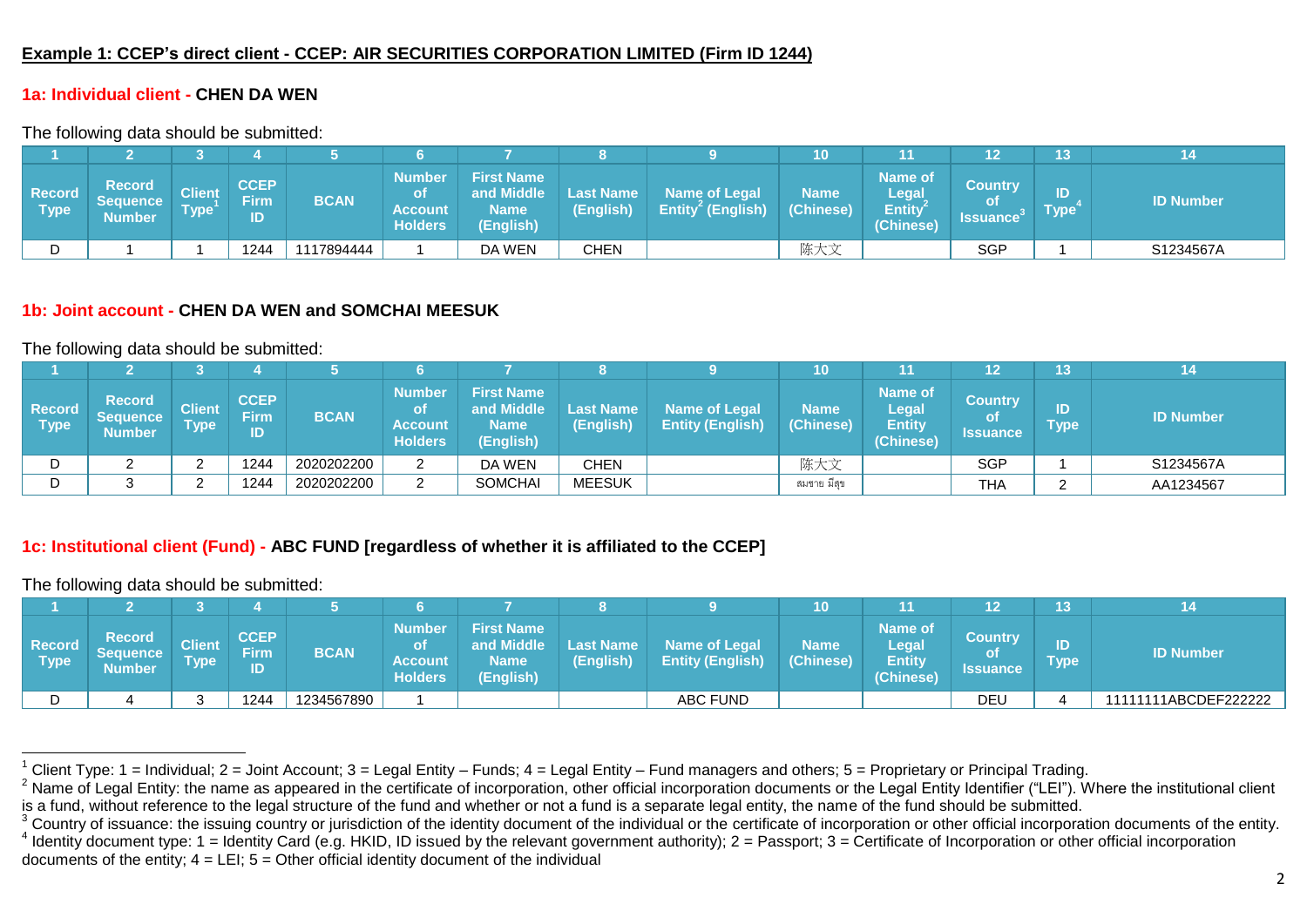## **1d: Institutional client (Asset Management Company) - CLOUD FUND MANAGEMENT LIMITED [regardless of whether it is affiliated to the CCEP]**

The following data should be submitted:

|                              |                                                   |                              |                                  |             |                                                                 |                                                             |                               |                                                 | 10                       |                                                              | 12                                             | 13                  |                  |
|------------------------------|---------------------------------------------------|------------------------------|----------------------------------|-------------|-----------------------------------------------------------------|-------------------------------------------------------------|-------------------------------|-------------------------------------------------|--------------------------|--------------------------------------------------------------|------------------------------------------------|---------------------|------------------|
| <b>Record</b><br><b>Type</b> | <b>Record</b><br><b>Sequence</b><br><b>Number</b> | <b>Client</b><br><b>Type</b> | <b>CCEP</b><br><b>Firm</b><br>ID | <b>BCAN</b> | <b>Number</b><br><b>o</b> t<br><b>Account</b><br><b>Holders</b> | <b>First Name</b><br>and Middle<br><b>Name</b><br>(English) | <b>Last Name</b><br>(English) | <b>Name of Legal</b><br><b>Entity (English)</b> | <b>Name</b><br>(Chinese) | <b>Name of</b><br><b>Legal</b><br><b>Entity</b><br>(Chinese) | <b>Country</b><br><b>of</b><br><b>Issuance</b> | ID<br>$\sf{Type}^!$ | <b>ID Number</b> |
|                              |                                                   |                              | 1244                             | 1123367899  |                                                                 |                                                             |                               | <b>CLOUD FUND</b><br>MANAGEMENT<br>LIMITED      |                          | 白雲基金管<br>理有限公司                                               | HKG                                            |                     | 1010101          |

#### **1e: Institutional client (Corporation) - DEF CORPORATION LIMITED**

The following data should be submitted:

|                       |                                                   |                              |                                  |             |                                                                |                                                             |                               |                                                 | 10                       | 11                                                    | 12                               | 13                |                      |
|-----------------------|---------------------------------------------------|------------------------------|----------------------------------|-------------|----------------------------------------------------------------|-------------------------------------------------------------|-------------------------------|-------------------------------------------------|--------------------------|-------------------------------------------------------|----------------------------------|-------------------|----------------------|
| <b>Record</b><br>Type | <b>Record</b><br><b>Sequence</b><br><b>Number</b> | <b>Client</b><br><b>Type</b> | <b>CCEP</b><br><b>Firm</b><br>ID | <b>BCAN</b> | <b>Number</b><br><b>of</b><br><b>Account</b><br><b>Holders</b> | <b>First Name</b><br>and Middle<br><b>Name</b><br>(English) | <b>Last Name</b><br>(English) | <b>Name of Legal</b><br><b>Entity (English)</b> | <b>Name</b><br>(Chinese) | Name of<br><b>Legal</b><br><b>Entity</b><br>(Chinese) | <b>Country</b><br>οf<br>Issuance | ID<br><b>Type</b> | <b>ID Number</b>     |
|                       |                                                   |                              | 1244                             | 1001234567  |                                                                |                                                             |                               | <b>DEF</b><br>CORPORATION<br><b>LIMITED</b>     |                          | DEF 有限<br>公司                                          | <b>HKG</b>                       |                   | 22222222ABCDEF333333 |

# **1f: Non-affiliate intermediary - IN SECURITIES CORPORATION LIMITED**

|                       |                                                   |                              |                                  |             |                                                  |                                                             |                               |                                                 | 10 <sup>°</sup>          | 11                                                           | 12                                             | 13                  |                  |
|-----------------------|---------------------------------------------------|------------------------------|----------------------------------|-------------|--------------------------------------------------|-------------------------------------------------------------|-------------------------------|-------------------------------------------------|--------------------------|--------------------------------------------------------------|------------------------------------------------|---------------------|------------------|
| <b>Record</b><br>Type | <b>Record</b><br><b>Sequence</b><br><b>Number</b> | <b>Client</b><br><b>Type</b> | <b>CCEP</b><br><b>Firm</b><br>ID | <b>BCAN</b> | <b>Number</b><br>οt<br>Account<br><b>Holders</b> | <b>First Name</b><br>and Middle<br><b>Name</b><br>(English) | <b>Last Name</b><br>(English) | <b>Name of Legal</b><br><b>Entity (English)</b> | <b>Name</b><br>(Chinese) | <b>Name of</b><br><b>Legal</b><br><b>Entity</b><br>(Chinese) | <b>Country</b><br><b>of</b><br><b>Issuance</b> | ID<br><b>Type</b> ' | <b>ID Number</b> |
| D                     |                                                   |                              | 1244                             | 1010987654  |                                                  |                                                             |                               | IN SECURITIES<br><b>CORPORATION</b><br>LIMITED  |                          |                                                              | <b>HKG</b>                                     |                     | 1111111          |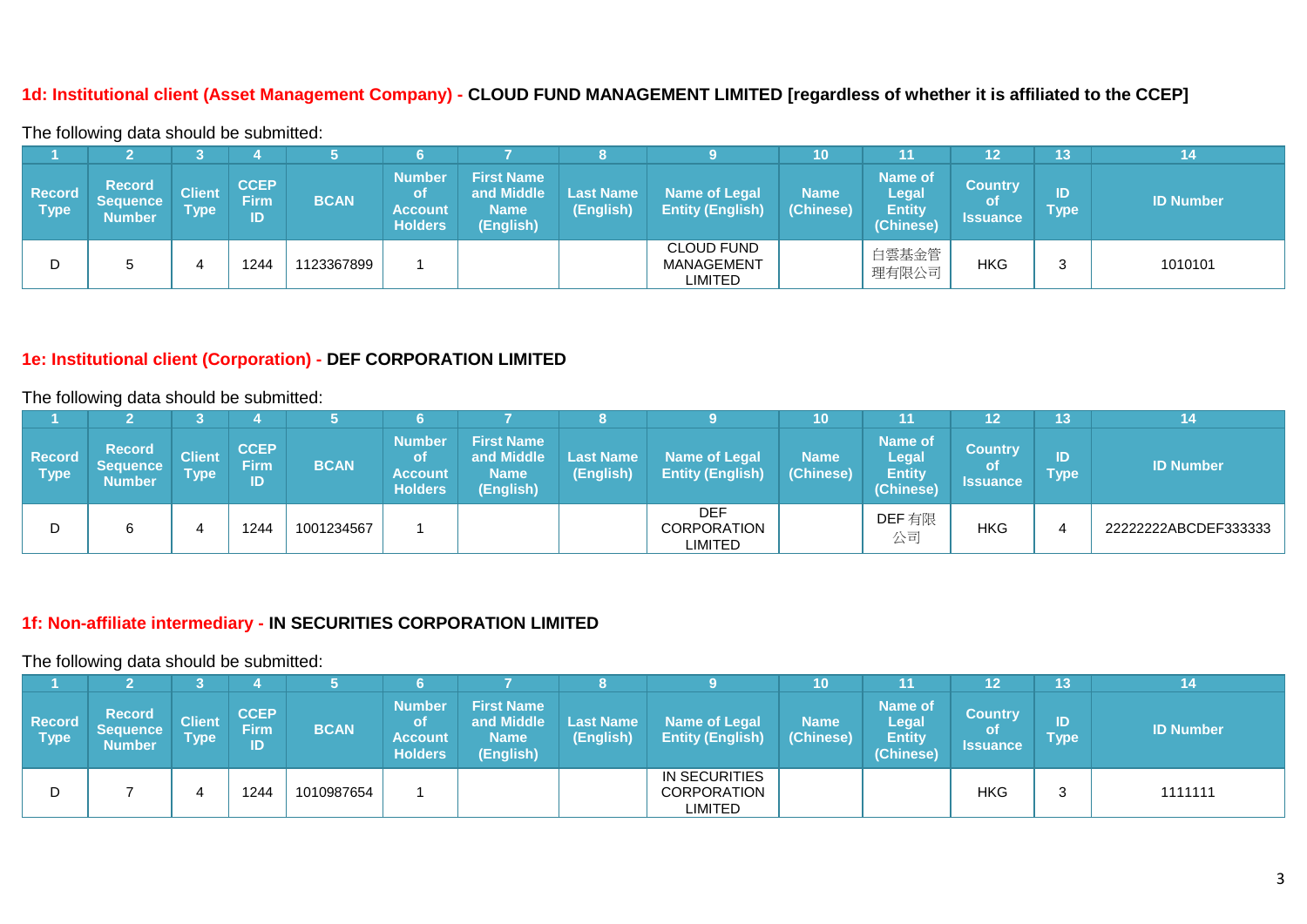#### **Example 2: Client routed through intermediaries to CCEP - CCEP: AIR SECURITIES CORPORATION LIMITED (Firm ID 1244)**

# **2a: Oversea affiliate's individual client - JAMES LON SMITH (CCEP London affiliate's client)**

The following data should be submitted:

|                         |                                     |                              |                                   |             |                                                  |                                                             |                        |                                          | 10                       | 11                                                    |                                         | 13         |                  |
|-------------------------|-------------------------------------|------------------------------|-----------------------------------|-------------|--------------------------------------------------|-------------------------------------------------------------|------------------------|------------------------------------------|--------------------------|-------------------------------------------------------|-----------------------------------------|------------|------------------|
| ∣ Record<br><b>Type</b> | <b>Record</b><br>Seauence<br>Number | <b>Client</b><br><b>Type</b> | <b>CCEP</b><br><b>Firm</b><br>יסו | <b>BCAN</b> | <b>Number</b><br>Οt<br>Account<br><b>Holders</b> | <b>First Name</b><br>and Middle<br><b>Name</b><br>(English) | Last Name<br>(English) | Name of Legal<br><b>Entity (English)</b> | <b>Name</b><br>(Chinese) | Name of<br><b>Legal</b><br><b>Entity</b><br>(Chinese) | <b>Country</b><br>оf<br><b>Issuance</b> | ID<br>Type | <b>ID Number</b> |
|                         |                                     |                              | 1244                              | 3356789012  |                                                  | <b>JAMES LON</b>                                            | <b>SMITH</b>           |                                          |                          |                                                       | <b>GBR</b>                              |            | 123456789        |

# **2b: Oversea affiliate's institutional client - XYZ SECURITIES CORPORATION LIMITED (CCEP London affiliate's client)**

|                       |                                            |                              |                                  |             |                                                                |                                                             |                               |                                                 | 10                       |                                                       | 12                                      | 42          |                  |
|-----------------------|--------------------------------------------|------------------------------|----------------------------------|-------------|----------------------------------------------------------------|-------------------------------------------------------------|-------------------------------|-------------------------------------------------|--------------------------|-------------------------------------------------------|-----------------------------------------|-------------|------------------|
| <b>Record</b><br>Type | <b>Record</b><br>Sequence<br><b>Number</b> | <b>Client</b><br><b>Type</b> | <b>CCEP</b><br><b>Firm</b><br>ID | <b>BCAN</b> | <b>Number</b><br><b>of</b><br><b>Account</b><br><b>Holders</b> | <b>First Name</b><br>and Middle<br><b>Name</b><br>(English) | <b>Last Name</b><br>(English) | Name of Legal<br><b>Entity (English)</b>        | <b>Name</b><br>(Chinese) | Name of<br><b>Legal</b><br><b>Entity</b><br>(Chinese) | <b>Country</b><br>оt<br><b>Issuance</b> | ID<br>[ˈype | <b>ID Number</b> |
|                       |                                            |                              | 1244                             | 4466778901  |                                                                |                                                             |                               | <b>XYZ SECURITIES</b><br>CORPORATION<br>LIMITED |                          |                                                       | <b>GBR</b>                              |             | 99999999         |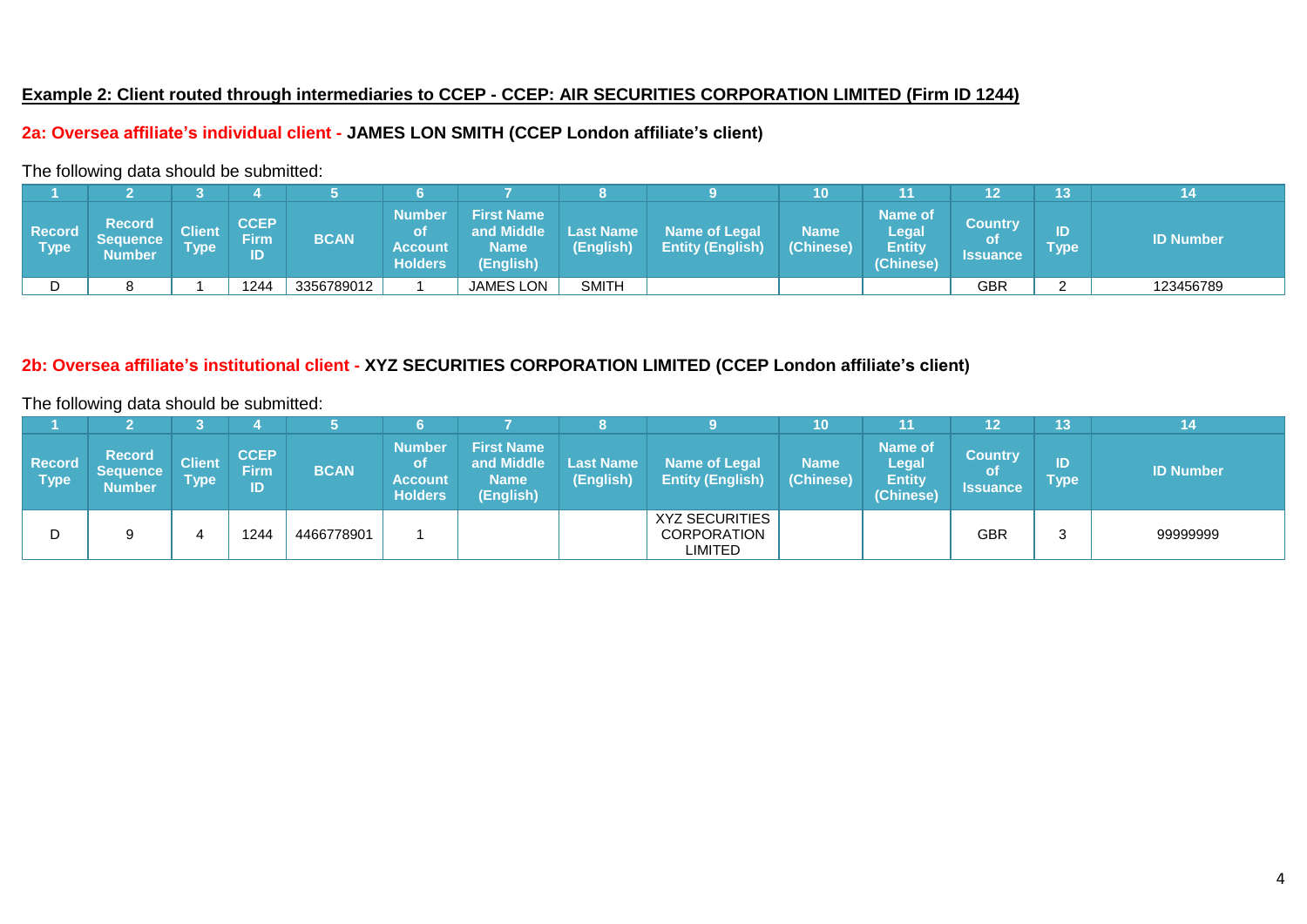### **Example 3: CCEP's proprietary or principal trading - CCEP: AIR SECURITIES CORPORATION LIMITED (Firm ID 1244)**

# **3a: CCEP's proprietary or principal trading – CCEP: AIR SECURITIES CORPORATION LIMITED (Firm ID 1244)**

The following data should be submitted:

|                              |                                            |                              |                                  |             |                                                         |                                                             |                               |                                                 | 10                       |                                                       | 12                                             | 13                |                  |
|------------------------------|--------------------------------------------|------------------------------|----------------------------------|-------------|---------------------------------------------------------|-------------------------------------------------------------|-------------------------------|-------------------------------------------------|--------------------------|-------------------------------------------------------|------------------------------------------------|-------------------|------------------|
| <b>Record</b><br><b>Type</b> | <b>Record</b><br><b>Sequence</b><br>Number | <b>Client</b><br><b>Type</b> | <b>CCEP</b><br><b>Firm</b><br>ID | <b>BCAN</b> | <b>Number</b><br>Οt<br><b>Account</b><br><b>Holders</b> | <b>First Name</b><br>and Middle<br><b>Name</b><br>(English) | <b>Last Name</b><br>(English) | <b>Name of Legal</b><br><b>Entity (English)</b> | <b>Name</b><br>(Chinese) | <b>Name of</b><br>Legal<br><b>Entity</b><br>(Chinese) | <b>Country</b><br><b>of</b><br><b>Issuance</b> | ID<br><b>Type</b> | <b>ID Number</b> |
|                              | 10                                         |                              | 1244                             | 1000000000  |                                                         |                                                             |                               | AIR SECURITIES<br>CORPORATION<br>LIMITED        |                          | 空氣證券有<br>限公司                                          | <b>HKG</b>                                     |                   | 8888888          |

# **3b: CCEP affiliate's proprietary or principal trading - FLAME SECURITIES CORPORATION LIMITED is an affiliate of the CCEP**

|                       |                                                   |                              |                                   |             |                                                         |                                                             |                               |                                                      | 10                       | 11,                                                   | 12                                             | 13                | 14               |
|-----------------------|---------------------------------------------------|------------------------------|-----------------------------------|-------------|---------------------------------------------------------|-------------------------------------------------------------|-------------------------------|------------------------------------------------------|--------------------------|-------------------------------------------------------|------------------------------------------------|-------------------|------------------|
| <b>Record</b><br>Type | <b>Record</b><br><b>Sequence</b><br><b>Number</b> | <b>Client</b><br><b>Type</b> | <b>CCEP</b><br><b>Firm</b><br>יסו | <b>BCAN</b> | <b>Number</b><br>οt<br><b>Account</b><br><b>Holders</b> | <b>First Name</b><br>and Middle<br><b>Name</b><br>(English) | <b>Last Name</b><br>(English) | <b>Name of Legal</b><br><b>Entity (English)</b>      | <b>Name</b><br>(Chinese) | <b>Name of</b><br>Legal<br><b>Entity</b><br>(Chinese) | <b>Country</b><br><b>of</b><br><b>Issuance</b> | ID<br><b>Type</b> | <b>ID Number</b> |
| D                     | 11                                                | '5                           | 1244                              | 1000001111  |                                                         |                                                             |                               | FLAME<br><b>SECURITIES</b><br>CORPORATION<br>LIMITED |                          | 焰火證券有<br>限公司                                          | <b>HKG</b>                                     |                   | 2222222          |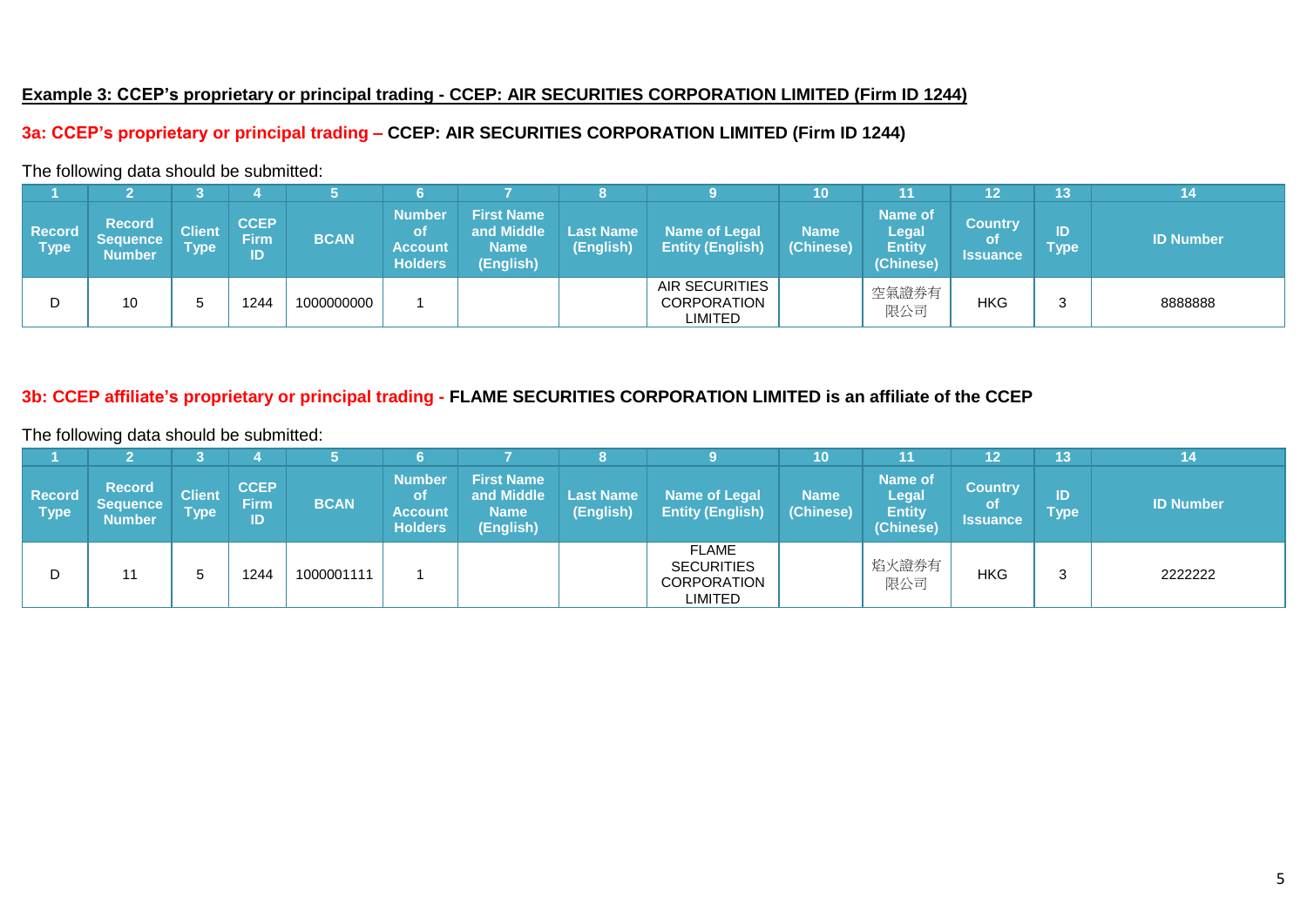# **Example 4: TTEP's direct client – TTEP: MOON SECURITIES CORPORATION LIMITED (Firm ID 1211\*) places orders through the executing CCEP: AIR SECURITIES CORPORATION LIMITED (Firm ID 1244)**

*\*Firm ID of the TTEP shall be entered in field no.4 (Firm ID) of the header record of the Mapping File.*

### **4a: Individual client - CHEN DA WEN**

The following data should be submitted:

|                       |                                     |                              |                                       |             |                                                         |                                                             |                               |                                                 | 10                       |                                                       | 12                                      | 13                |                  |
|-----------------------|-------------------------------------|------------------------------|---------------------------------------|-------------|---------------------------------------------------------|-------------------------------------------------------------|-------------------------------|-------------------------------------------------|--------------------------|-------------------------------------------------------|-----------------------------------------|-------------------|------------------|
| <b>Record</b><br>Type | <b>Record</b><br>Sequence<br>Number | <b>Client</b><br><b>Type</b> | <b>CCEP</b><br>$Firm^{\dagger}$<br>ID | <b>BCAN</b> | <b>Number</b><br>Οt<br><b>Account</b><br><b>Holders</b> | <b>First Name</b><br>and Middle<br><b>Name</b><br>(English) | <b>Last Name</b><br>(English) | <b>Name of Legal</b><br><b>Entity (English)</b> | <b>Name</b><br>(Chinese) | <b>Name of</b><br>Legal<br><b>Entity</b><br>(Chinese) | <b>Country</b><br>οf<br><b>Issuance</b> | ID<br><b>Type</b> | <b>ID Number</b> |
|                       |                                     |                              | 1244                                  | 9997654321  |                                                         | DA WEN                                                      | CHEN                          |                                                 | 陈大文                      |                                                       | <b>SGP</b>                              |                   | S1234567A        |

# **4b: Joint account - CHEN DA WEN and SOMCHAI MEESUK**

The following data should be submitted:

|                                  |                                            |                              |                           |             |                                                         |                                                             |                               |                                                 | 10                       |                                                              | 12                                             | 13                |                  |
|----------------------------------|--------------------------------------------|------------------------------|---------------------------|-------------|---------------------------------------------------------|-------------------------------------------------------------|-------------------------------|-------------------------------------------------|--------------------------|--------------------------------------------------------------|------------------------------------------------|-------------------|------------------|
| <b>Record</b><br>$\sqrt{ }$ Type | <b>Record</b><br>Sequence<br><b>Number</b> | <b>Client</b><br><b>Type</b> | <b>CCEP</b><br>Firm<br>ID | <b>BCAN</b> | <b>Number</b><br>Οt<br><b>Account</b><br><b>Holders</b> | <b>First Name</b><br>and Middle<br><b>Name</b><br>(English) | <b>Last Name</b><br>(English) | <b>Name of Legal</b><br><b>Entity (English)</b> | <b>Name</b><br>(Chinese) | <b>Name of</b><br><b>Legal</b><br><b>Entity</b><br>(Chinese) | <b>Country</b><br><b>of</b><br><b>Issuance</b> | ID<br><b>Type</b> | <b>ID Number</b> |
| D                                | _                                          |                              | 1244                      | 9123456780  |                                                         | DA WEN                                                      | CHEN                          |                                                 | 陈大文                      |                                                              | <b>SGP</b>                                     |                   | S1234567A        |
| D                                |                                            |                              | 1244                      | 9123456780  |                                                         | <b>SOMCHAI</b>                                              | <b>MEESUK</b>                 |                                                 | สมชาย มีสข               |                                                              | <b>THA</b>                                     |                   | AA1234567        |

### **4c: Institutional client (Fund) - ABC FUND [regardless of whether it is affiliated to the CCEP]**

|                       |                                     |                              |                           |             |                                                  |                                                                   |                        |                                                 | 10                       |                                                       | 12                                | 13         |                      |
|-----------------------|-------------------------------------|------------------------------|---------------------------|-------------|--------------------------------------------------|-------------------------------------------------------------------|------------------------|-------------------------------------------------|--------------------------|-------------------------------------------------------|-----------------------------------|------------|----------------------|
| <b>Record</b><br>Type | <b>Record</b><br>Sequence<br>Number | <b>Client</b><br><b>Type</b> | <b>CCEP</b><br>Firm<br>ID | <b>BCAN</b> | <b>Number</b><br>оt<br>Account<br><b>Holders</b> | <b>First Name</b><br>and Middle<br><b>Name</b><br><b>YEnglish</b> | Last Name<br>(English) | <b>Name of Legal</b><br><b>Entity (English)</b> | <b>Name</b><br>(Chinese) | <b>Name of</b><br>Legal<br><b>Entity</b><br>(Chinese) | <b>Country</b><br><b>Issuance</b> | ID<br>Type | <b>ID Number</b>     |
|                       |                                     | ີ                            | 1244                      | 9876543210  |                                                  |                                                                   |                        | <b>ABC FUND</b>                                 |                          |                                                       | DEL                               |            | 11111111ABCDEF222222 |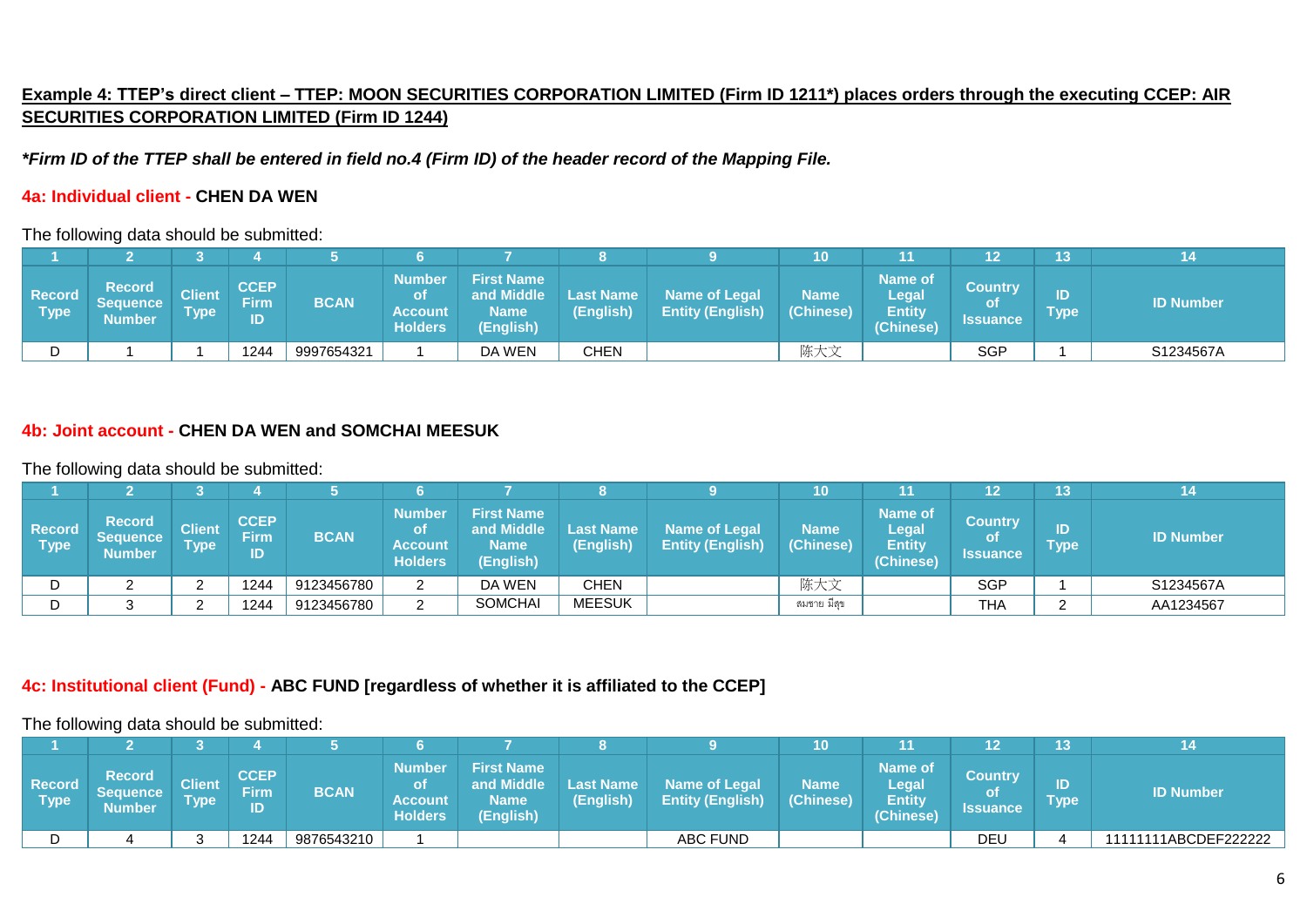### **4d: Institutional client (Asset Management Company) - CLOUD FUND MANAGEMENT LIMITED [regardless of whether it is affiliated to the TTEP]**

The following data should be submitted:

|                              |                                                   |                              |                                  |             |                                                                 |                                                             |                               |                                                 | 10                       |                                                              | 12                                             | 13                  |                  |
|------------------------------|---------------------------------------------------|------------------------------|----------------------------------|-------------|-----------------------------------------------------------------|-------------------------------------------------------------|-------------------------------|-------------------------------------------------|--------------------------|--------------------------------------------------------------|------------------------------------------------|---------------------|------------------|
| <b>Record</b><br><b>Type</b> | <b>Record</b><br><b>Sequence</b><br><b>Number</b> | <b>Client</b><br><b>Type</b> | <b>CCEP</b><br><b>Firm</b><br>ID | <b>BCAN</b> | <b>Number</b><br><b>o</b> t<br><b>Account</b><br><b>Holders</b> | <b>First Name</b><br>and Middle<br><b>Name</b><br>(English) | <b>Last Name</b><br>(English) | <b>Name of Legal</b><br><b>Entity (English)</b> | <b>Name</b><br>(Chinese) | <b>Name of</b><br><b>Legal</b><br><b>Entity</b><br>(Chinese) | <b>Country</b><br><b>of</b><br><b>Issuance</b> | ID<br>$\sf{Type}^!$ | <b>ID Number</b> |
|                              |                                                   |                              | 1244                             | 9987655433  |                                                                 |                                                             |                               | <b>CLOUD FUND</b><br>MANAGEMENT<br>LIMITED      |                          | 白雲基金管<br>理有限公司                                               | HKG                                            |                     | 1010101          |

### **4e: Institutional client (Corporation) - DEF CORPORATION LIMITED**

The following data should be submitted:

|                              |                                                   |                              |                                  |             |                                                         |                                                             |                               |                                             | 10                       | 11                                                           | 12                                             | 13                |                      |
|------------------------------|---------------------------------------------------|------------------------------|----------------------------------|-------------|---------------------------------------------------------|-------------------------------------------------------------|-------------------------------|---------------------------------------------|--------------------------|--------------------------------------------------------------|------------------------------------------------|-------------------|----------------------|
| <b>Record</b><br><b>Type</b> | <b>Record</b><br><b>Sequence</b><br><b>Number</b> | <b>Client</b><br><b>Type</b> | <b>CCEP</b><br><b>Firm</b><br>ID | <b>BCAN</b> | <b>Number</b><br>οt<br><b>Account</b><br><b>Holders</b> | <b>First Name</b><br>and Middle<br><b>Name</b><br>(English) | <b>Last Name</b><br>(English) | Name of Legal<br><b>Entity (English)</b>    | <b>Name</b><br>(Chinese) | <b>Name of</b><br><b>Legal</b><br><b>Entity</b><br>(Chinese) | <b>Country</b><br><b>of</b><br><b>Issuance</b> | ID<br><b>Type</b> | <b>ID Number</b>     |
|                              |                                                   |                              | 1244                             | 9998712345  |                                                         |                                                             |                               | <b>DEF</b><br>CORPORATION<br><b>LIMITED</b> |                          | DEF 有限<br>公司                                                 | <b>HKG</b>                                     |                   | 22222222ABCDEF333333 |

# **4f: Non-affiliate intermediary - IN SECURITIES CORPORATION LIMITED**

|                       |                                            |                              |                                  |             |                                                  |                                                             |                               |                                                 | 10                       | 11                                                           | 12.                                            | 13                        |                  |
|-----------------------|--------------------------------------------|------------------------------|----------------------------------|-------------|--------------------------------------------------|-------------------------------------------------------------|-------------------------------|-------------------------------------------------|--------------------------|--------------------------------------------------------------|------------------------------------------------|---------------------------|------------------|
| <b>Record</b><br>Type | <b>Record</b><br>Sequence<br><b>Number</b> | <b>Client</b><br><b>Type</b> | <b>CCEP</b><br><b>Firm</b><br>ID | <b>BCAN</b> | <b>Number</b><br>οt<br>Account<br><b>Holders</b> | <b>First Name</b><br>and Middle<br><b>Name</b><br>(English) | <b>Last Name</b><br>(English) | <b>Name of Legal</b><br><b>Entity (English)</b> | <b>Name</b><br>(Chinese) | <b>Name of</b><br><b>Legal</b><br><b>Entity</b><br>(Chinese) | <b>Country</b><br><b>of</b><br><b>Issuance</b> | ID<br>${ \mathsf{Type} }$ | <b>ID Number</b> |
|                       |                                            |                              | 1244                             | 9999654321  |                                                  |                                                             |                               | IN SECURITIES<br><b>CORPORATION</b><br>LIMITED  |                          |                                                              | HKG                                            |                           | 1111111          |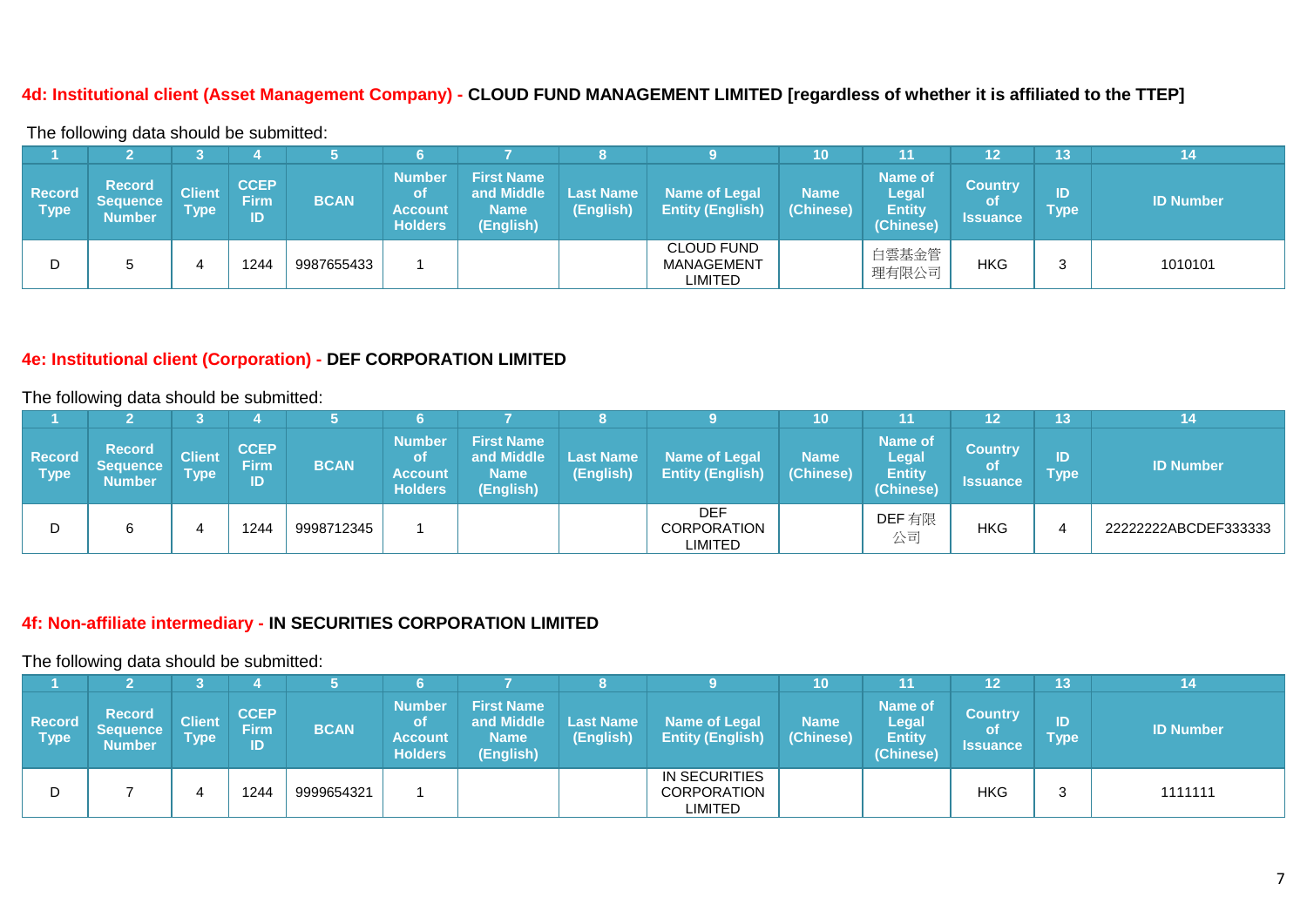# **Example 5: Client routed through intermediaries to TTEP – TTEP: MOON SECURITIES CORPORATION LIMITED (Firm ID 1211) places orders through executing CCEP: AIR SECURITIES CORPORATION LIMITED (Firm ID 1244)**

### **5a: Oversea affiliate's individual client - JAMES LON SMITH (TTEP London affiliate's client)**

#### The following data should be submitted:

|                       |                                            |                                          |                           |             |                                           |                                                             |                               |                                                 | 10                       | 11                                             | $\sim$                                  | 13                |                  |
|-----------------------|--------------------------------------------|------------------------------------------|---------------------------|-------------|-------------------------------------------|-------------------------------------------------------------|-------------------------------|-------------------------------------------------|--------------------------|------------------------------------------------|-----------------------------------------|-------------------|------------------|
| <b>Record</b><br>Type | <b>Record</b><br>Sequence<br><b>Number</b> | Client <sup>∖</sup><br>Type <sup>l</sup> | <b>CCEP</b><br>Firm<br>ID | <b>BCAN</b> | Number<br>οt<br>Account<br><b>Holders</b> | <b>First Name</b><br>and Middle<br><b>Name</b><br>(English) | <b>Last Name</b><br>(English) | <b>Name of Legal</b><br><b>Entity (English)</b> | <b>Name</b><br>(Chinese) | Name of<br>Legal<br><b>Entity</b><br>(Chinese) | <b>Country</b><br><b>of</b><br>Issuance | ID<br><b>Type</b> | <b>ID Number</b> |
|                       |                                            |                                          | 1244                      | 9991234567  |                                           | <b>JAMES LON</b>                                            | <b>SMITH</b>                  |                                                 |                          |                                                | GBR                                     | ◠                 | 123456789        |

### **5b: Oversea affiliate's institutional client - XYZ SECURITIES CORPORATION LIMITED (TTEP London affiliate's client)**

|                       |                                                   |                              |                                  |             |                                                         |                                                             |                               |                                                        | 10                       | 11                                                    | ィっ                                             | 13                   |                  |
|-----------------------|---------------------------------------------------|------------------------------|----------------------------------|-------------|---------------------------------------------------------|-------------------------------------------------------------|-------------------------------|--------------------------------------------------------|--------------------------|-------------------------------------------------------|------------------------------------------------|----------------------|------------------|
| <b>Record</b><br>Type | <b>Record</b><br><b>Sequence</b><br><b>Number</b> | <b>Client</b><br><b>Type</b> | <b>CCEP</b><br><b>Firm</b><br>ID | <b>BCAN</b> | <b>Number</b><br>οt<br><b>Account</b><br><b>Holders</b> | <b>First Name</b><br>and Middle<br><b>Name</b><br>(English) | <b>Last Name</b><br>(English) | <b>Name of Legal</b><br><b>Entity (English)</b>        | <b>Name</b><br>(Chinese) | Name of<br><b>Legal</b><br><b>Entity</b><br>(Chinese) | <b>Country</b><br><b>of</b><br><b>Issuance</b> | ID<br>${\sf Type}^+$ | <b>ID Number</b> |
|                       | 9                                                 |                              | 1244                             | 9999954321  |                                                         |                                                             |                               | <b>XYZ SECURITIES</b><br><b>CORPORATION</b><br>LIMITED |                          |                                                       | <b>GBR</b>                                     |                      | 99999999         |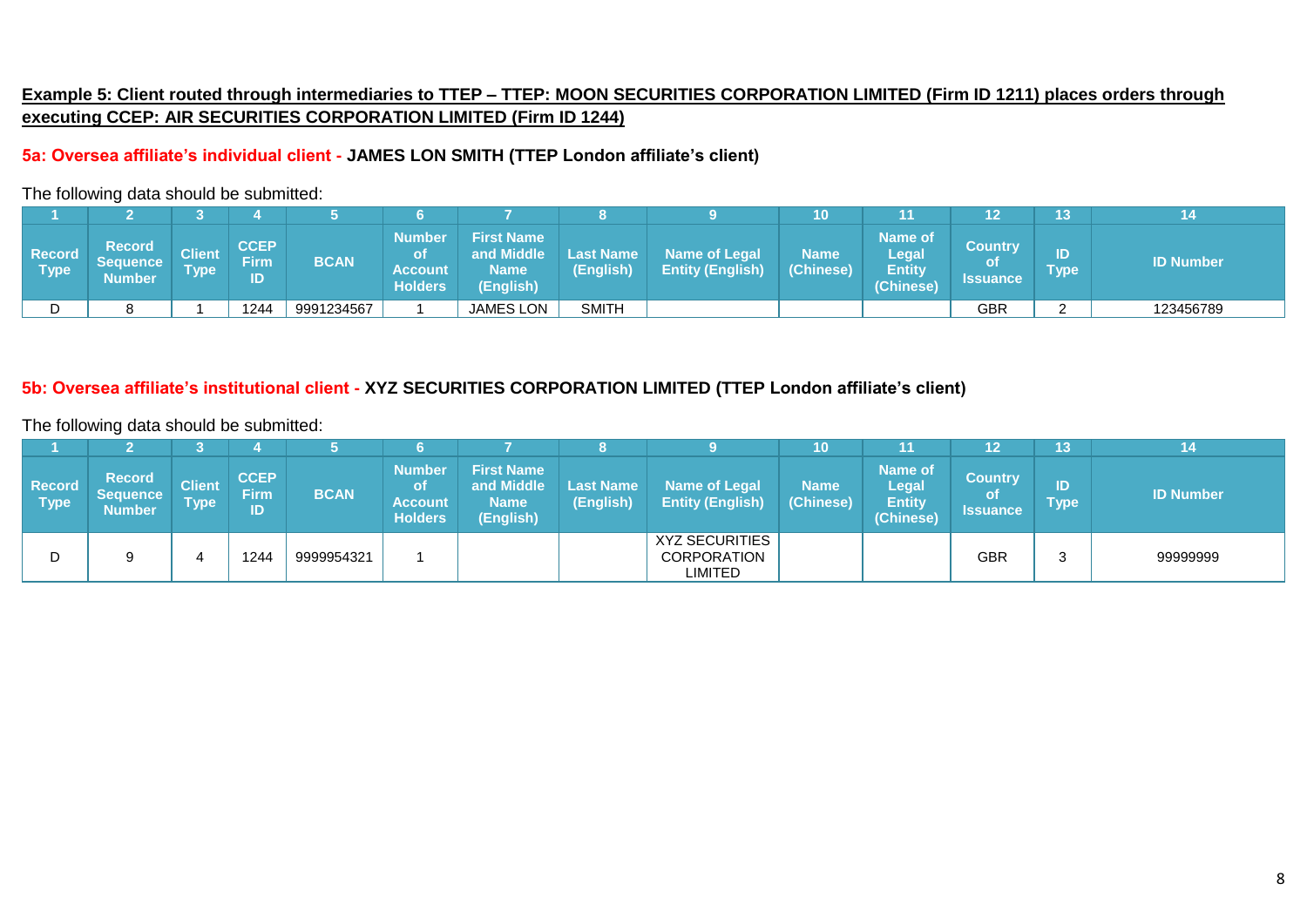# **Example 6: TTEP's proprietary or principal trading –TTEP: MOON SECURITIES CORPORATION LIMITED (Firm ID 1211) places orders through executing CCEP: AIR SECURITIES CORPORATION LIMITED (Firm ID 1244)**

# **6a: TTEP's proprietary or principal trading - MOON SECURITIES CORPORATION LIMITED**

#### The following data should be submitted:

|                              |                                                   |                              |                                  |             |                                                                 |                                                             | О                             |                                                            | 10                       | '11                                                          | 12                                             | 13                |                     |
|------------------------------|---------------------------------------------------|------------------------------|----------------------------------|-------------|-----------------------------------------------------------------|-------------------------------------------------------------|-------------------------------|------------------------------------------------------------|--------------------------|--------------------------------------------------------------|------------------------------------------------|-------------------|---------------------|
| <b>Record</b><br><b>Type</b> | <b>Record</b><br><b>Sequence</b><br><b>Number</b> | <b>Client</b><br><b>Type</b> | <b>CCEP</b><br><b>Firm</b><br>ID | <b>BCAN</b> | <b>Number</b><br><b>o</b> t<br><b>Account</b><br><b>Holders</b> | <b>First Name</b><br>and Middle<br><b>Name</b><br>(English) | <b>Last Name</b><br>(English) | <b>Name of Legal</b><br><b>Entity (English)</b>            | <b>Name</b><br>(Chinese) | <b>Name of</b><br><b>Legal</b><br><b>Entity</b><br>(Chinese) | <b>Country</b><br><b>of</b><br><b>Issuance</b> | ID<br><b>Type</b> | <b>ID Number</b>    |
|                              | 10                                                |                              | 1244                             | 9999999999  |                                                                 |                                                             |                               | <b>MOON</b><br><b>SECURITIES</b><br>CORPORATION<br>LIMITED |                          | 月亮證券有<br>限公司                                                 | <b>OTH</b>                                     |                   | 4444444ABCDEF555555 |

# **6b: TTEP affiliate's proprietary or principal trading - WORLD SECURITIES CORPORATION LIMITED is an affiliate of the TTEP**

|                              |                                                   |                              |                                  |             |                                                  |                                                             |                               |                                                             | 10                       | 11                                                           | 12                                             | 13         |                      |
|------------------------------|---------------------------------------------------|------------------------------|----------------------------------|-------------|--------------------------------------------------|-------------------------------------------------------------|-------------------------------|-------------------------------------------------------------|--------------------------|--------------------------------------------------------------|------------------------------------------------|------------|----------------------|
| <b>Record</b><br><b>Type</b> | <b>Record</b><br><b>Sequence</b><br><b>Number</b> | <b>Client</b><br><b>Type</b> | <b>CCEP</b><br><b>Firm</b><br>ID | <b>BCAN</b> | <b>Number</b><br>οt<br>Account<br><b>Holders</b> | <b>First Name</b><br>and Middle<br><b>Name</b><br>(English) | <b>Last Name</b><br>(English) | <b>Name of Legal</b><br><b>Entity (English)</b>             | <b>Name</b><br>(Chinese) | <b>Name of</b><br><b>Legal</b><br><b>Entity</b><br>(Chinese) | <b>Country</b><br><b>of</b><br><b>Issuance</b> | ID<br>Type | <b>ID Number</b>     |
|                              |                                                   |                              | 1244                             | 999999888   |                                                  |                                                             |                               | <b>WORLD</b><br><b>SECURITIES</b><br>CORPORATION<br>LIMITED |                          | 世界證券有<br>限公司                                                 | <b>SGP</b>                                     |            | 55555555ABCDEF666666 |